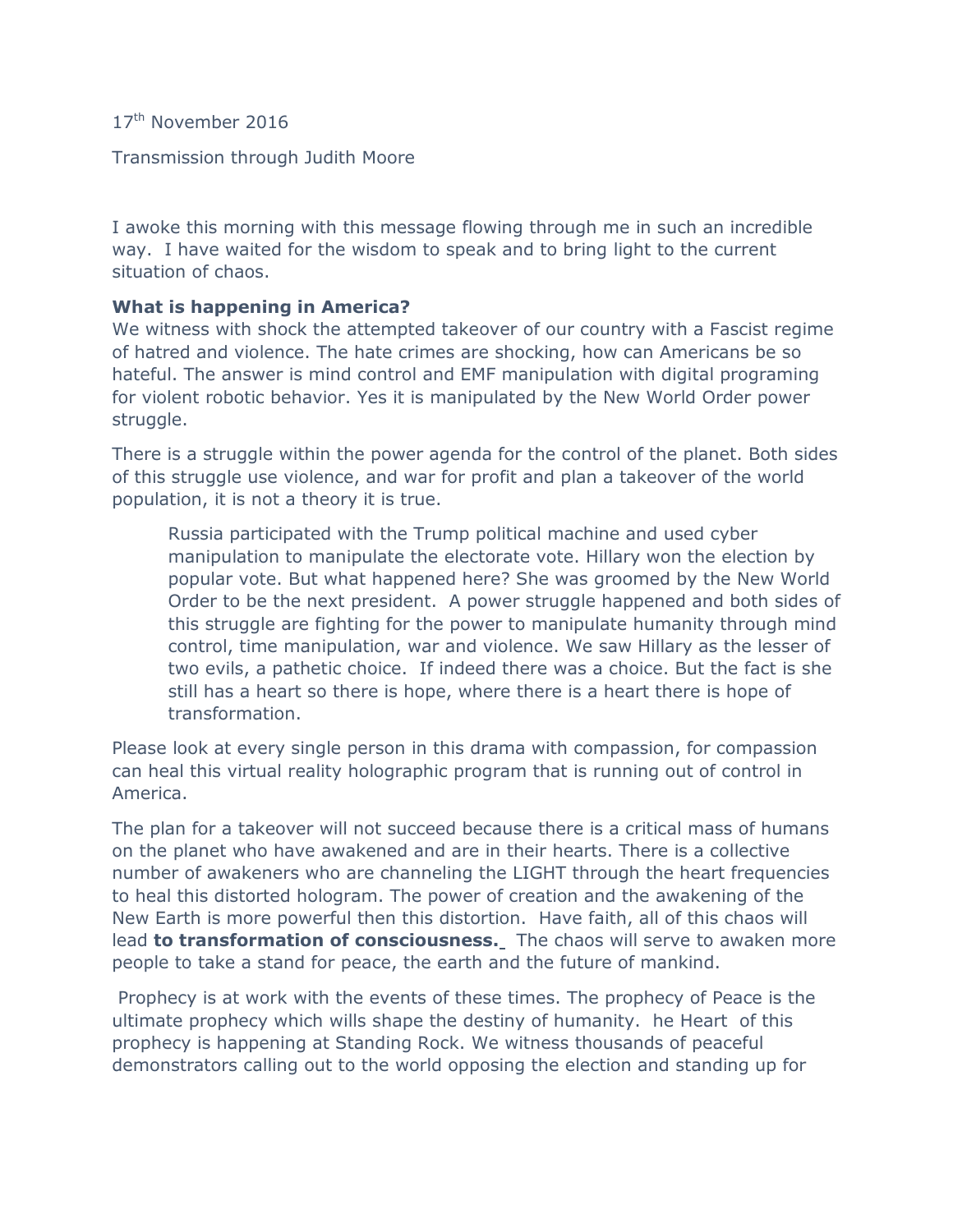Standing Rock. Standing Rock is the power of prophecy as we have never seen it in our lives **manifest.**

It is the prophecy of the Black Snake, the Lakota prophecy says that people must stand up and prevent the Black Snake from crossing the river, in the Hopi Prophecy the  $8<sup>th</sup>$  prophecy of the 9 Hopi Prophecies is the Black Snake Prophecy. The  $7<sup>th</sup>$ prophecy was the oil spill in the Gulf of Mexico. The  $9<sup>th</sup>$  prophecy is the final Hopi Prophecy. Eight is the number of infinity, the power of 8 moves the forces of human consciousness into the infinite power of creation.

### **What do we see at Standing Rock?**

We see the power of spirit facing standing up to the power of hatred and violence. We see demonstrations all over the world and we see the Sioux not alone like at Wounded Knee , but supported by people of all faiths and beliefs who are compelled to make a stand for the sacred waters of the Earth. The people are doing sacred ceremony, they are praying together and they are taking action for peace.

There is a power to this as it is the power of **White Buffalo Calf Pipe Woman.** She came to me in a vision. I saw her standing above the people with her sacred pipe. I saw the sacred Buffalos of the Buffalo Nation surround the military. She said the Black Snake is the snake in her prophecy. When she stood before the twins. One wanted to take her power without her consent.

It is like that with the oil companies and the militarized police. They want to rape the earth and destroy all life for greed and profit with violence and hatred as their weapons of mass destruction. She surrounded the dark twin with mist when the mist lifted there was bones with snakes and worms. She told the one heart twin to go to the people, to prepare for she was coming. She came bringing the seven sacred rites of the Lakota. She brought the Sacred Pipe ceremony.

When she left she said she would return, she said she came from the Morning Star. She became a white buffalo who rolled four times becoming the four sacred colors. All those colors are there at Standing Rock: red, black, white and yellow, representing the races of mankind who have united in prayer to protect the sacred water and The Earth Mother.

# **THIS IS THE RETURN OF WHITE BUFFALO CALF PIPE WOMAN**

# **IT IS THE POWER OF THE MORNING STAR PROPHECY.**

The Divine Ones who brought the message of peace and love all said they came from the Stars. Jesus said he came from the morning star as did the Iroquois prophet Deganaweda and Quetzalquatal of Mexico. The Aztec dancers danced at Standing Rock uniting the Eagle and the Condor. A golden Eagle landed and next to some people and allowed them to touch it. These are powerful signs of prophecy at work.